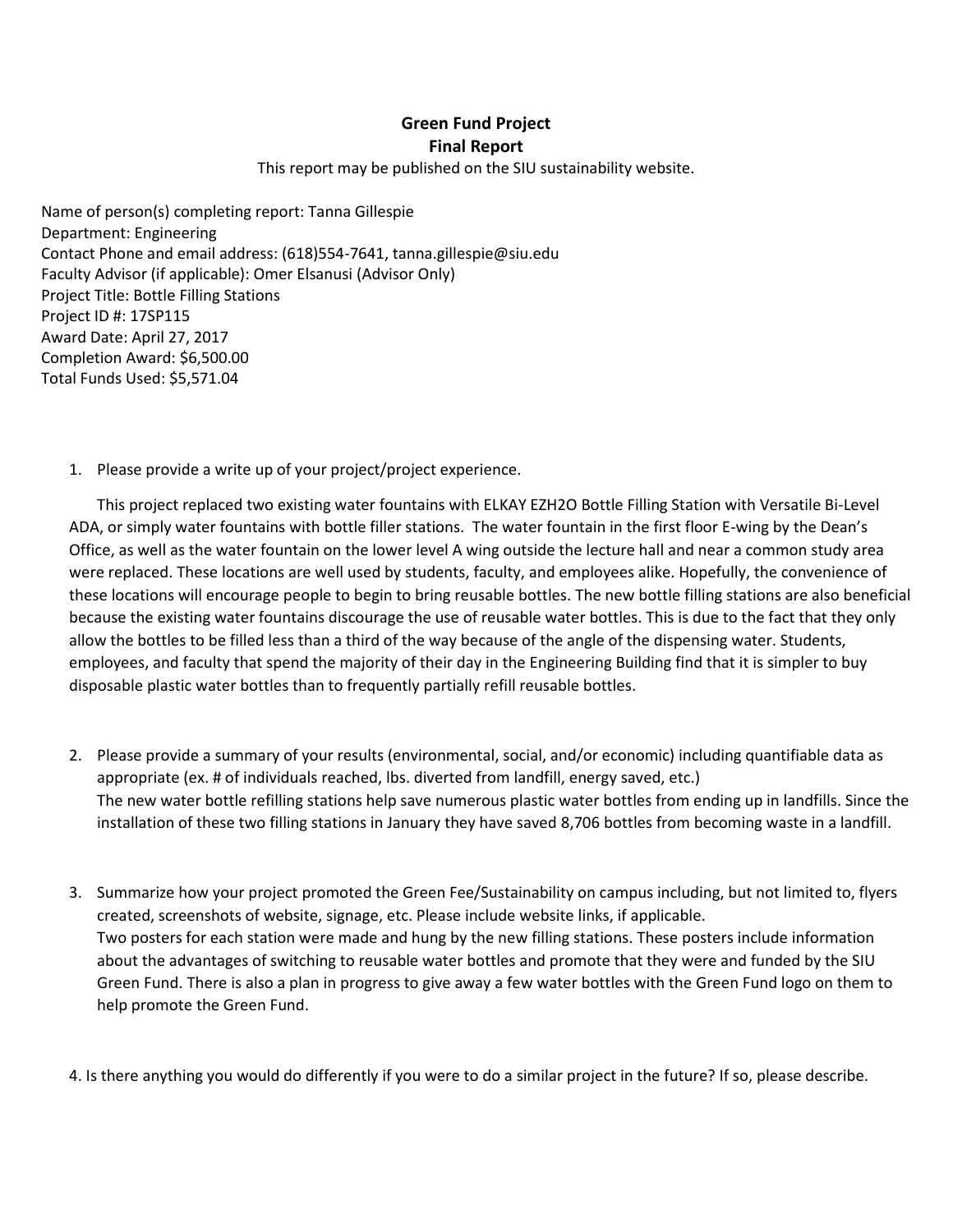If I were to do a similar project in the future I would replace the typical water fountains in another building on campus to the water bottle refilling stations. I think the filling stations are frequently used by students and staff and they display the actual bottles being saved right on the front of the station. This helps to show the user how many bottles they are saving and encourages them become more aware of sustainability.

5 .Please attach a minimum of 5 digital images –these will be images used to promote interest in sustainability projects on campus. These can be photos of the progress of the project or the completed project.

### See attached

6. Optional: Do you have any suggestions for the SIU Sustainability Council to improve the Green Fund Award Process?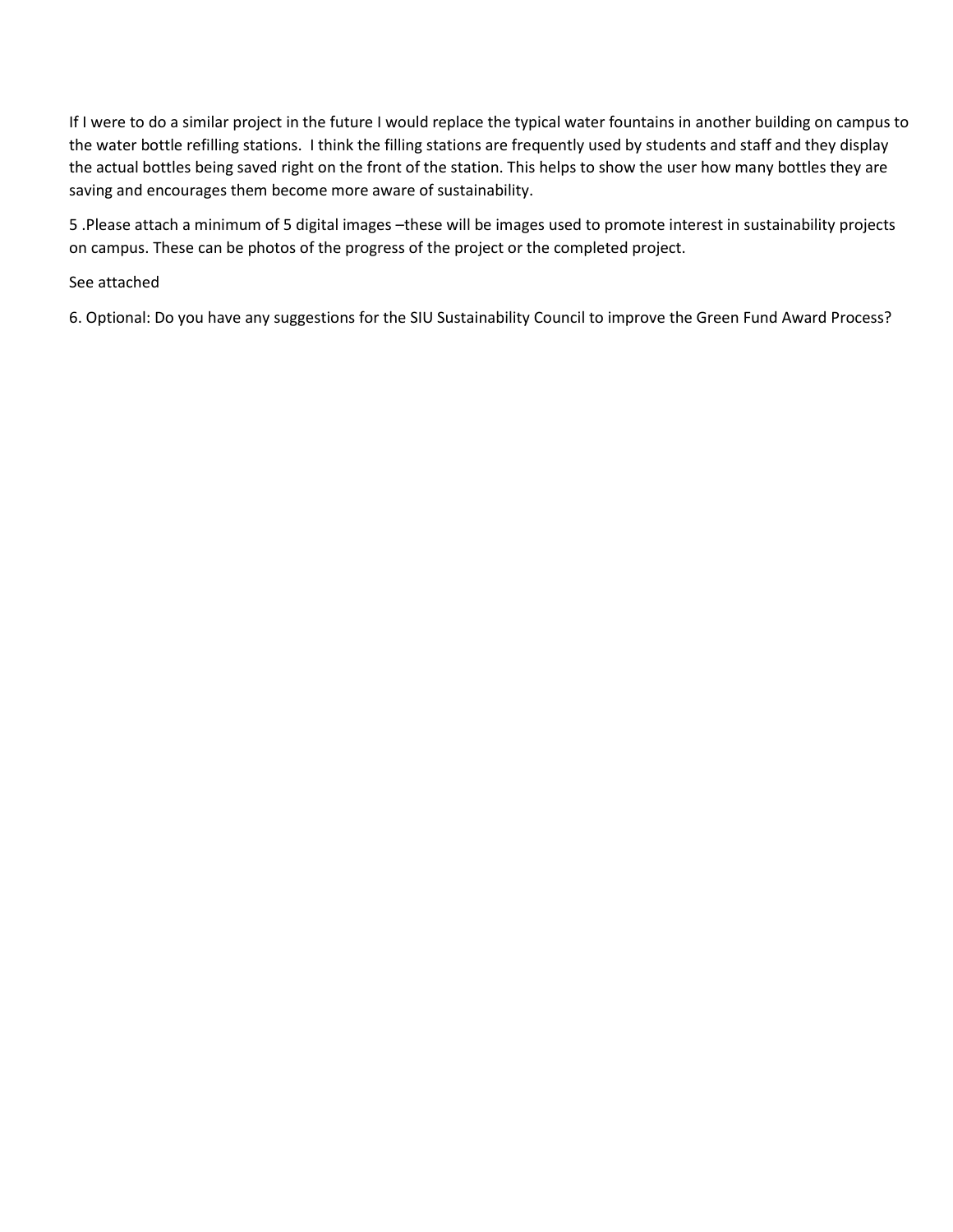









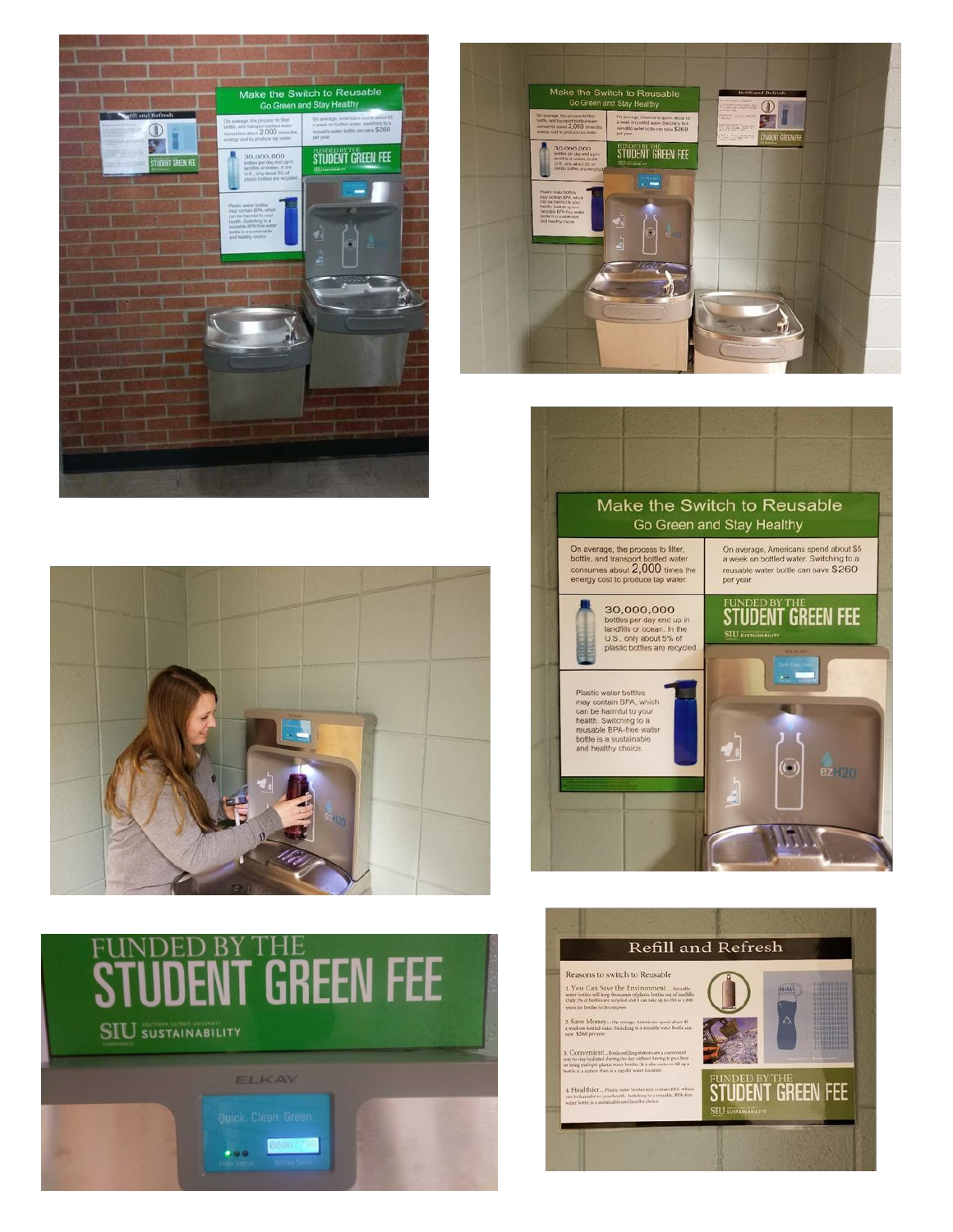# Re: JOB#181609

### Omer Elsanusi

Tue 4/10/2018 12:36 PM

Sent Items

To:Lisa Rainey <lisar@siu.edu>;

#### Thanks,

From: Lisa Rainey <lisar@siu.edu> Sent: Tuesday, April 10, 2018 12:19:47 PM To: Omer Elsanusi Subject: Fwd: JOB#181609

Per your request.

Thanks Lisa

Get Outlook for iOS

From: Prin ng/Duplica ng Service <pdmsg@pso.siu.edu> Sent: Tuesday, April 10, 2018 8:00:01 AM To: Lisa Rainey Subject: JOB#181609

Your Printing/Duplicating Service request has recently been completed. The title of this request was:

ENGINEERING GREEN FUND POSTERS

The charges for this request are listed as follows:

Printing charges: \$124.67 Duplicating charges: \$28.80

Please take a few moments to offer your feedback to us by completing our customer service survey at: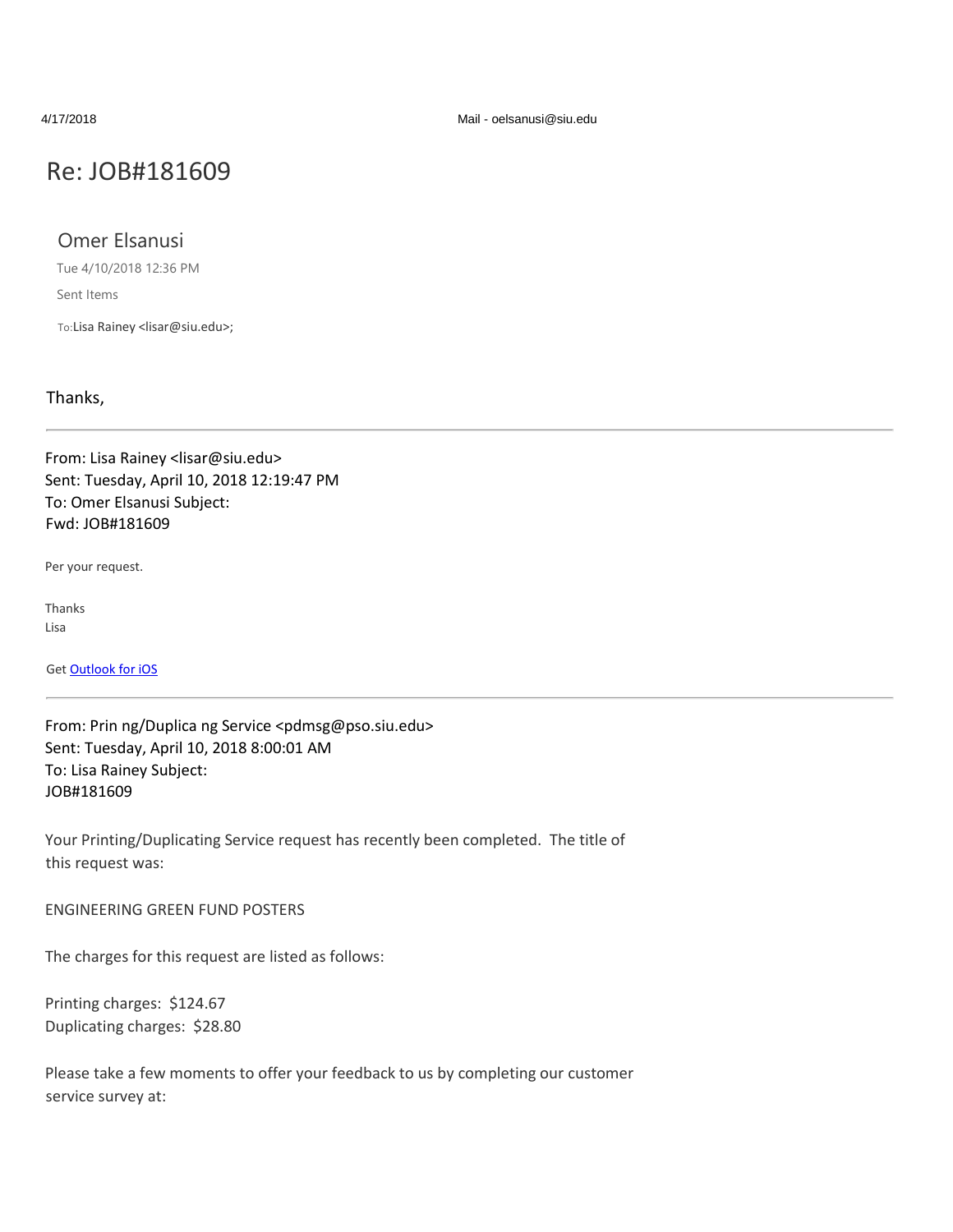http://www.pso.siu.edu/printing/printing\_survey.php?jobno=PRT181609

Thank you. Printing/Duplicating Service

<https://outlook.office.com/owa/?realm=siu.edu&path=/mail/search>